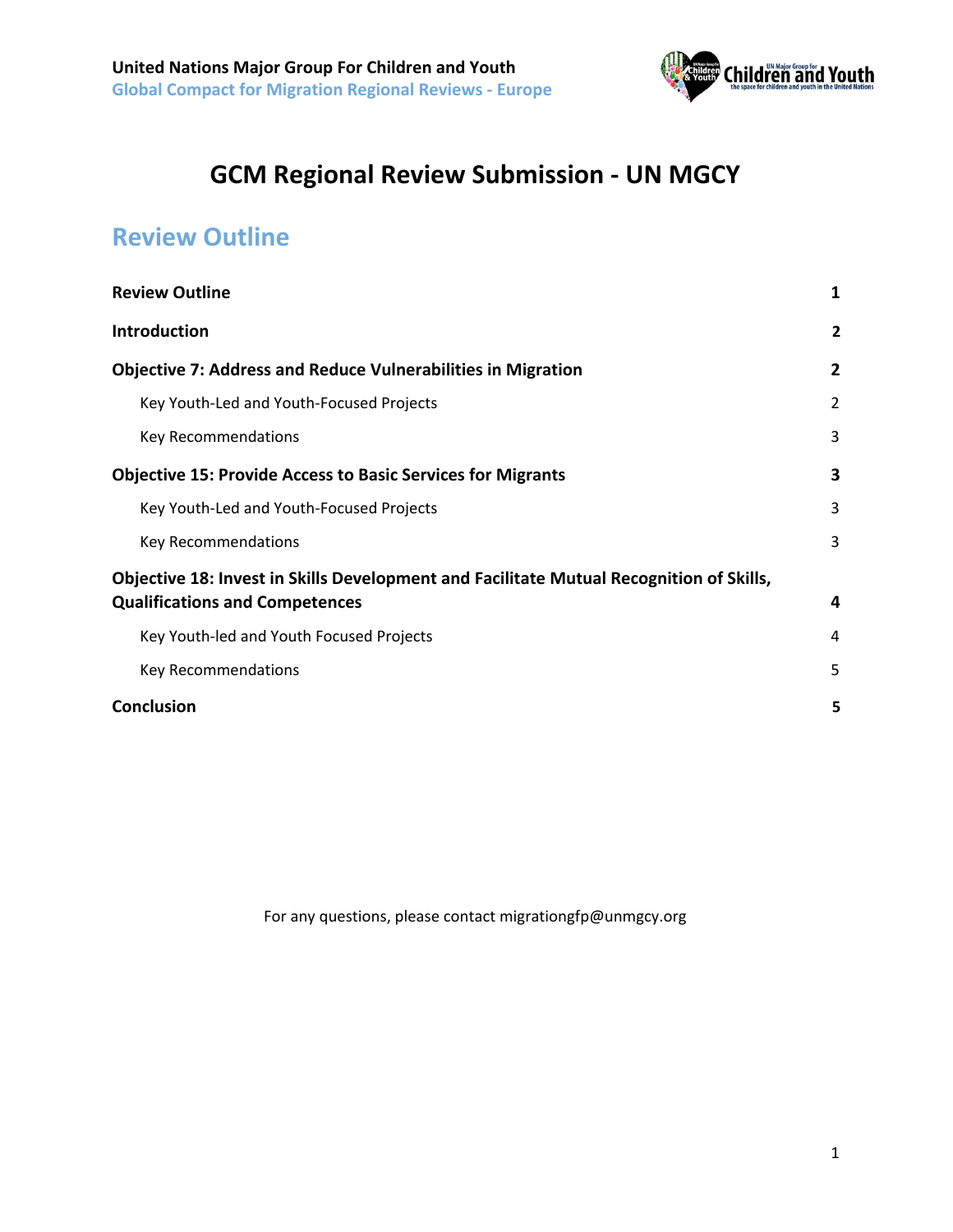

### <span id="page-1-0"></span>**Introduction**

Reducing and addressing people's vulnerabilities on the move is a key commitment contained in the GCM, with 1 in 3 migrants worldwide being under the age of  $30<sup>1</sup>$ . Young migrants are often described as "the most vulnerable among vulnerable people," and recent statistics show how non-EU-born youth still have the EU's highest unemployment rate<sup>2</sup>.

Building on the youth priorities on migration in Europe that gathered through previous consultations of 16 youth-focused or youth-led organizations in 23 European countries, the United Nations Major Group for Children and Youth (UN MGCY) has conducted additional consultations with 5 locally-based youth-led and youth-focused organizations with a national or international focus and representing 2,300 youth in Germany, UK, and Portugal. The consultations focused on youth perspectives and asks for the implementation of three specific objectives of the GCM:

- Objective 7: 'Address and reduce vulnerabilities in migration'
- Objective 15: 'Provide access to basic services for migrants'
- Objective 18: 'Invest in Skills Development and Facilitate Mutual Recognition of Skills, Qualifications and Competences'

The results of the consultations are summarized in the policy briefs contained in this document. Overall, youth are alarmed by the lack of action on the GCM at the national level. We reiterate that ensuring young people on the move are socially and economically integrated and that their human rights are respected is a prerequisite for young people on the move to - first - not be left behind in the gains towards the 2030 Agenda, and - second - to significantly contribute themselves to the achievement of the SDGs through their own skills and work. **Without integration, we are missing out on the potential of migrants' contributions to their host communities and countries**. We urgently call on governments to take greater action to implement a global compact that is beneficial for all.

### <span id="page-1-1"></span>**Objective 7: Address and Reduce Vulnerabilities in Migration**

With high numbers of young migrants in Europe, it is more important than ever to ensure that their vulnerabilities are addressed and reduced, including to violence, trafficking

### <span id="page-1-2"></span>**Key Youth-Led and Youth-Focused Projects**

Youth have been at the forefront of addressing gaps in migrant protection, including through:

- Offering migrants free or affordable support through the migration processes and once in arrival communities, including by providing access to psychosocial support, employability, psychological and medical care, housing, mediation, translation, and judicial support;
- Offering support services targeted to disadvantaged young people, including LGBTQI+ or younger adolescents;

 $1$  UN DESA, 2017

<sup>2</sup>[https://ec.europa.eu/eurostat/statistics-explained/index.php?title=Migrant\\_integration\\_statistics\\_%E2%80%93\\_labour\\_market\\_indicat](https://ec.europa.eu/eurostat/statistics-explained/index.php?title=Migrant_integration_statistics_%E2%80%93_labour_market_indicators#Youth_unemployment) [ors#Youth\\_unemployment](https://ec.europa.eu/eurostat/statistics-explained/index.php?title=Migrant_integration_statistics_%E2%80%93_labour_market_indicators#Youth_unemployment)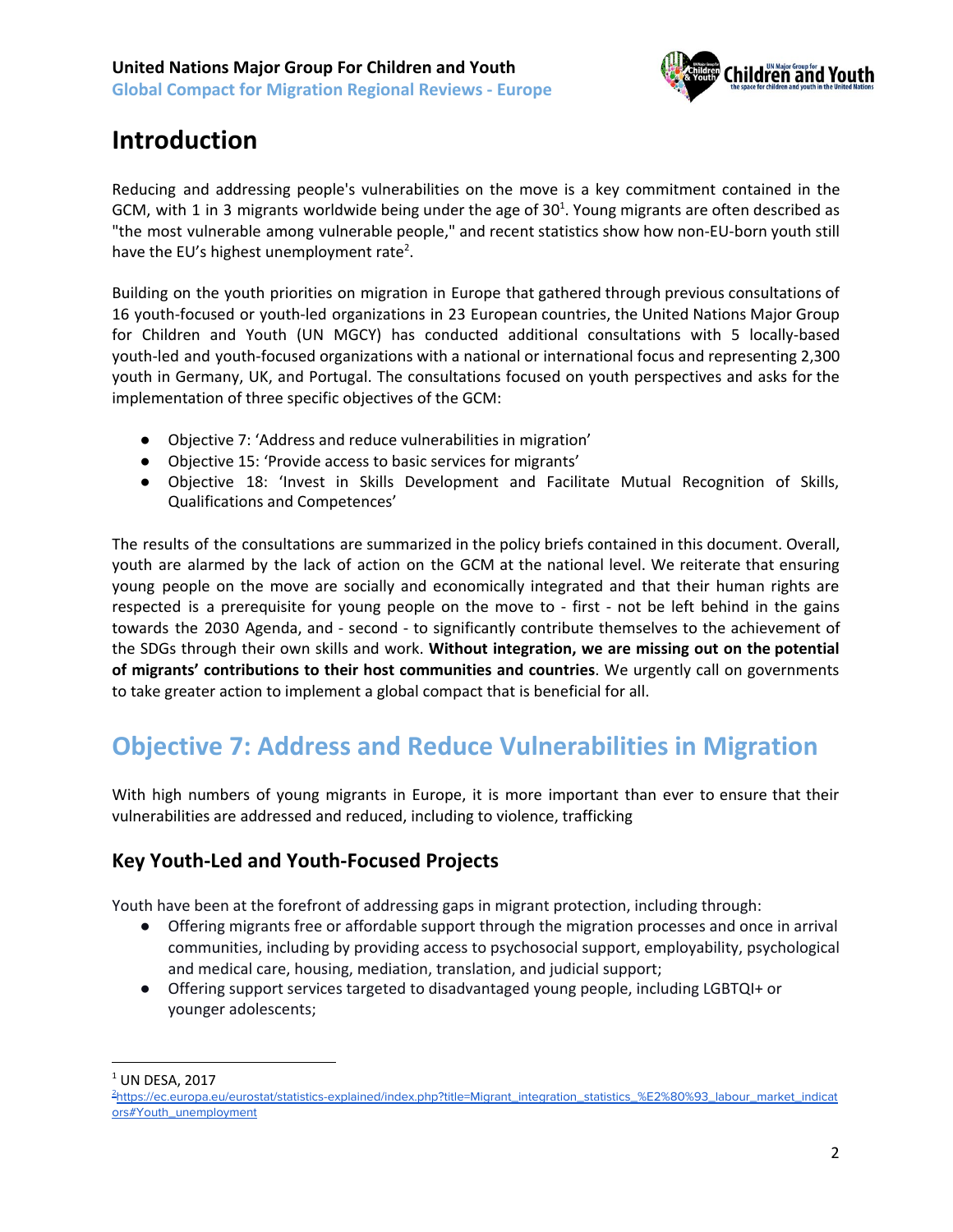**United Nations Major Group For Children and Youth Global Compact for Migration Regional Reviews - Europe**



● Fighting discrimination and xenophobia by building relationships between migrants and local community leaders to create the right policy instruments, by creating areas of discussion and integration such as workshops in schools, or sport activities.

#### <span id="page-2-0"></span>**Key Recommendations**

Youth and civil society organizations facilitate social cohesion by creating programmes that facilitate inclusion of migrants into local communities, such as linking children and youth to local peers to facilitate integration and improve public narratives on migration. **We need government and relevant stakeholders' support to increase funding for these programmes and support nationwide integration efforts.**

**Youth call on governments and other relevant stakeholders to pay specific attention to vulnerable communities within migrant youth** such as unaccompanied children, disabled, LGBTQI+, women and girls. As such, policies and programmes that account for their unique vulnerability is necessary for protection. Specific vulnerabilities must be taken into account when drafting policies or providing services.

International cooperation and mobilization of resources are needed to ensure young and children - and all migrants - are protected throughout their migration journey. **Youth call for an end to migrant detention, especially children, and for coordinated efforts to prevent human trafficking and protect its victims.**

### <span id="page-2-1"></span>**Objective 15: Provide Access to Basic Services for Migrants**

When migrants or any portion of the population cannot access basic services, their wellbeing is heavily impacted, this exacerbating already existing inequalities. An interruption in a child's education affects their ability to fulfill his or her potential, makes them more likely to fail into poverty, and diminishes the contribution that they will be able to make to their host communities as well. The COVID crisis has made this even more apparent.

#### <span id="page-2-2"></span>**Key Youth-Led and Youth-Focused Projects**

Youth have been at the forefront of helping migrants access basic services, including through:

- Providing support of social workers to help migrants gain knowledge and access to institutions and services that can help them;
- Provide or facilitate migrants' access to essential services such as education, health, social support, housing, and legal advice;
- Providing mentoring and support through the implementation of a 'buddy system', linking with other migrants or host communities members.

#### <span id="page-2-3"></span>**Key Recommendations**

**Youth call on governments to increase funding for support organizations.** Greater availability and scope of support services and offices would allow migrants to more readily access those services that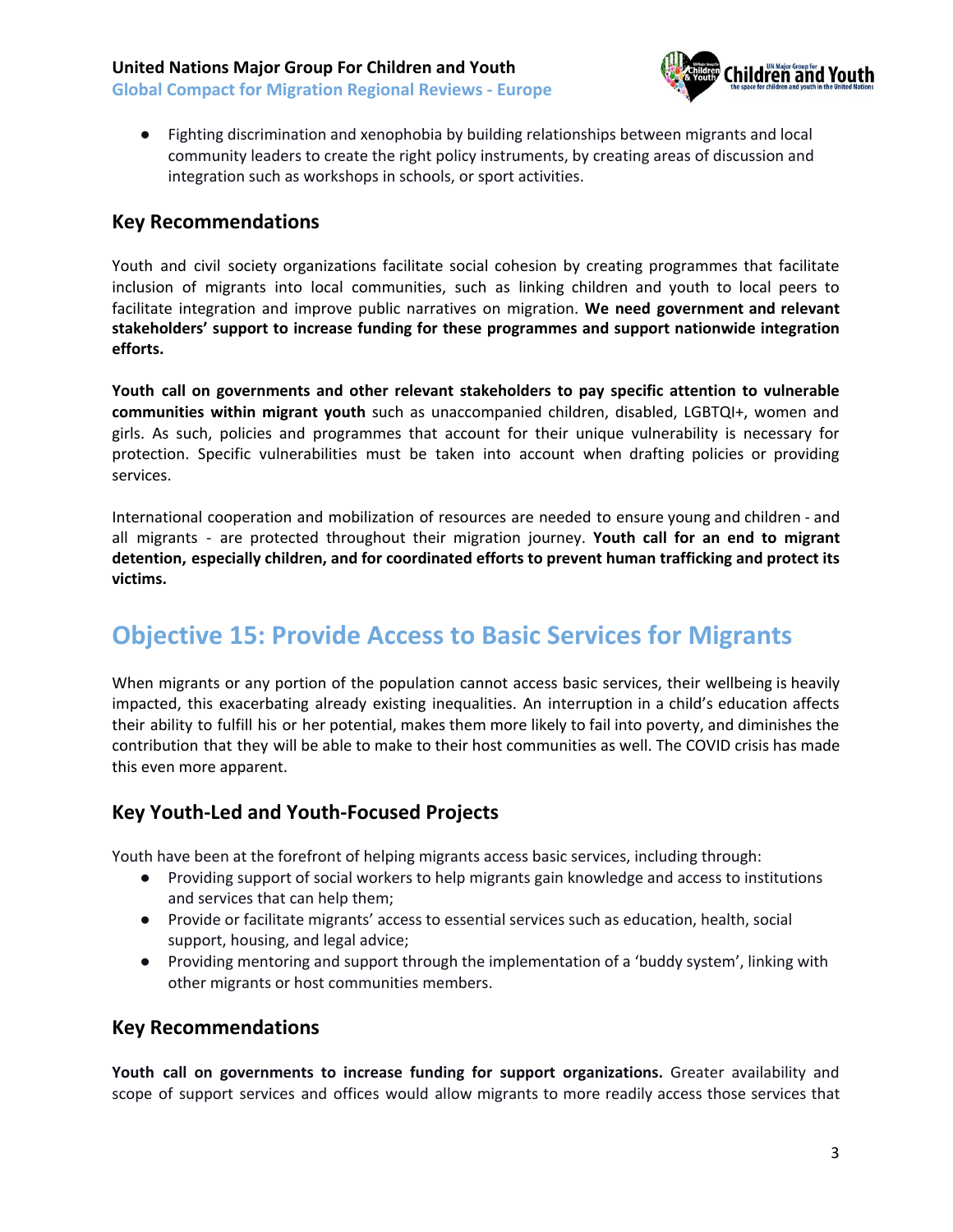#### **United Nations Major Group For Children and Youth Global Compact for Migration Regional Reviews - Europe**



will enable them to participate in the formal economy and other formal institutions. It can also tackle a more significant mandate such as reducing vulnerabilities in human trafficking and exploitative migrant work – as such services provided close by can provide an offer to information regarding migrants' rights and avenues of remedy. In the same perspective, the **number of social workers** who support migrants by providing clear information on how to access essential services should also be increased. Currently, existing partners are often volunteers who lack the availability, breadth of knowledge, and experience to tackle the more complex individual access issues migrants face.

**Youth call on governments and relevant stakeholders to simplify language** on relevant documents for migrants to increase accessibility to already existing services. Websites, forms, and other portals for accessing formal institutions are often written in difficult to decipher jargon, which presents an additional barrier for migrant access. Consequently, flyers, websites, and informative booklets should be available in simplified local languages and commonly spoken languages among migrants, such as English, French and Arabic. Where possible, basic services should also be provided in a second language and translation services, and cultural mediators should be provided with public funding prioritized for relevant NGOs and community partners.

**Youth call on national, regional, and local governments, as well as educational institutions, to ensure no child, regardless of migratory status, is missing out on their education.** This requires guaranteeing flexibility during the enrollment process (for instance, relaxing the bureaucratic requirements) and providing targeted support through scholarships and language classes. In the current crisis, ensure access to the internet and appropriate devices to attend online classes subsidies if needed.

# <span id="page-3-0"></span>**Objective 18: Invest in Skills Development and Facilitate Mutual Recognition of Skills, Qualifications and Competences**

Pathways and regulations that facilitate the recognition of foreign qualifications are fundamental to allow migrants to effectively contribute to their host communities. Skill development is also crucial to ensure that their current skills can be adapted to the specific needs of the local market.

#### <span id="page-3-1"></span>**Key Youth-led and Youth Focused Projects**

Youth have been working to increase skills development and recognition, including through:

- Offering aid and guidance through skill-building programs;
- Tailoring apprenticeships or channelling migrants into apprenticeships which make use of existing skills and developing complementary skill sets that the beneficiary considers relevant to its carriers;
- Building a professional economic integration plan for migrants, including helping them create a CV, find volunteering options which suit their interests and long term goals, workshops, providing internships, formal and informal training/workshops;
- Offering classes of intensive language training which match their chosen areas of work/study;
- Running homework clubs for ethnic minority children whose parents do not understand the local education system/expectations or who do not have the language ability to support them;
- Holding 'Family Learning' sessions for families with primary school-aged children;
- Accompanying families to facilitate the recognition of previous studies/qualifications;